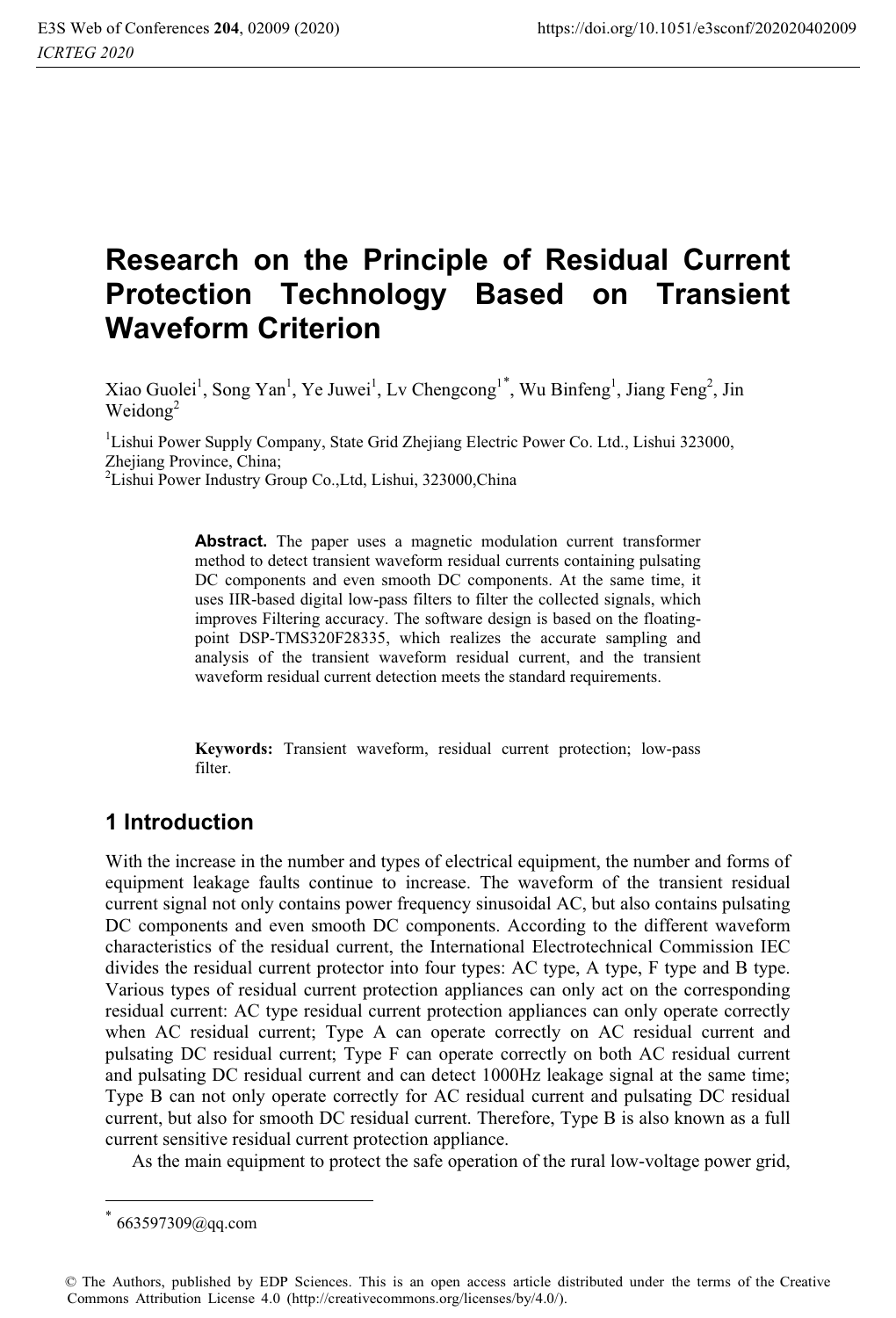the residual current-operated protection device based on the transient waveform criterion plays a vital role in the safe and stable operation of the rural low-voltage power grid. The transient waveform as the criterion refers to that the current flowing through the human body is a non-sinusoidal, non-linear current waveform. Human body contact current in a short time (about 2 to 3 cycles), the skin impedance is a time-varying network, its resistance value changes from large to small, and later transformed into a time-invariant network. This characteristic of skin impedance determines that the contact current flowing through the human body is an increasing periodic function during the initial period of time [1]. In addition to transient waveform protection, the residual current operated protector based on the transient waveform criterion will also have multiple protection functions such as automatic tracking, overcurrent, and residual current. It can be designed as an integrated type, multiple functions, and small size. Intelligent, the main circuit current can be set leakage circuit breaker.

### **2 Related theoretical basis**

#### **2.1 Residual current detection method**

#### *2.1.1 Electromagnetic current transformer method.*

Power frequency AC residual current, when the line is working normally, according to Kirchhoff's current law, due to the balance of the three-phase current, the sum of the current vectors passing through the primary side of the residual current transformer is zero, namely:

$$
I_1 + I_2 + I_3 = 0 \tag{1}
$$

At this time, the sum of the magnetic flux in the electromagnetic current transformer is zero, that is:

$$
\Phi_1 + \Phi_2 + \Phi_3 + \Phi_n = 0 \tag{2}
$$

In the event of personal electric shock or other leakage faults (single-phase grounding, two-phase short circuit, etc.), the three-phase current balance is destroyed, and the primary current vector sum  $I_{\Lambda}$  of the residual current transformer is no longer zero. We call  $I_{\Lambda}$  the residual current (also Called leakage current), namely:

$$
I_1 + I_2 + I_3 + I_n = I_\Delta \tag{3}
$$

At this time, the flux vector sum  $\Phi_{\Delta}$  of the residual current transformer is no longer zero:

$$
\Phi_1 + \Phi_2 + \Phi_3 + \Phi_n = \Phi_\Delta \tag{4}
$$

Under the action of the alternating magnetic flux, the induced electromotive force E2 is generated on the secondary side of the transformer [2]. This signal enters the single-chip microcomputer through the sampling resistor and the signal conditioning circuit to perform the leakage protection function after being sampled and processed.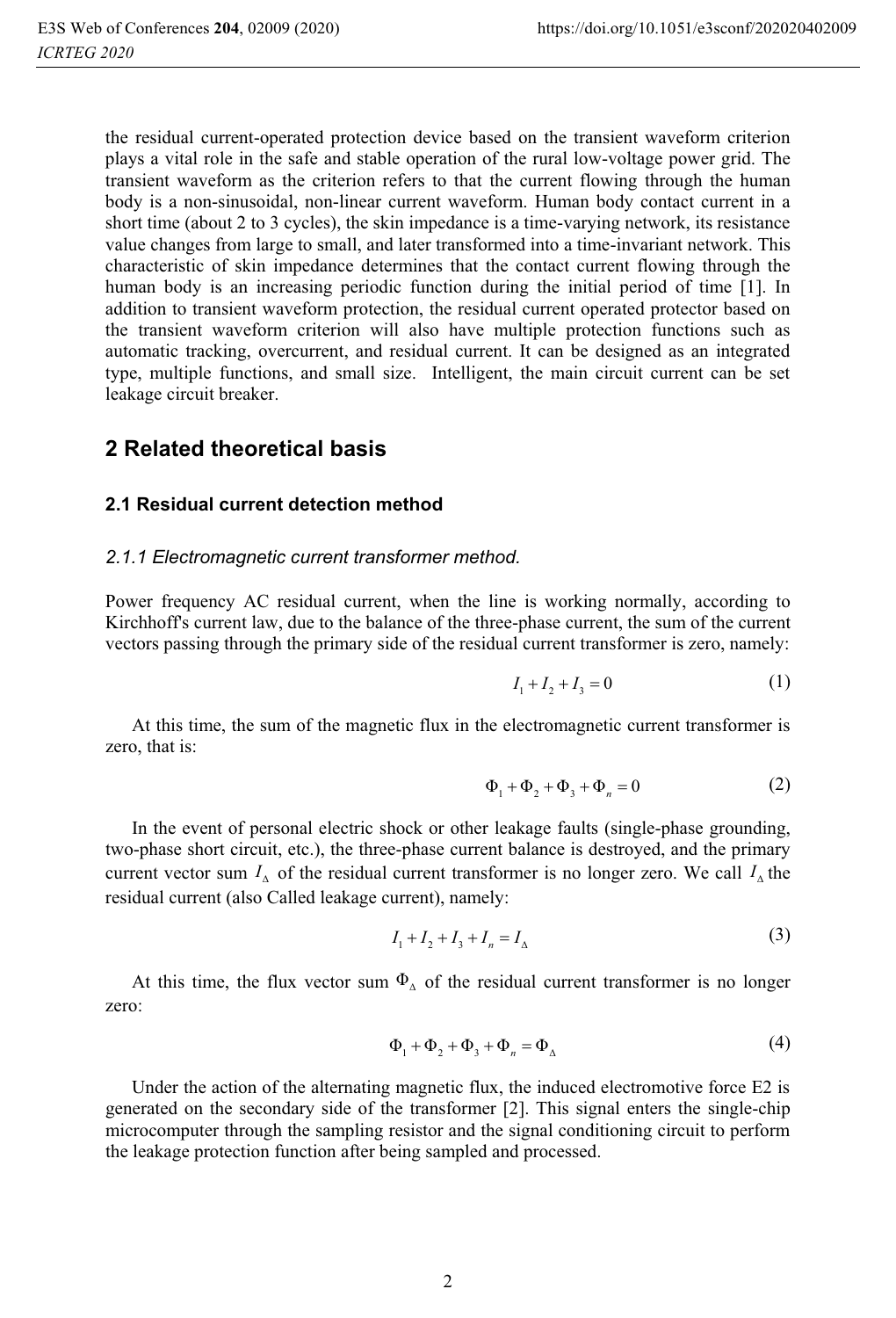#### *2.1.2 Hall current sensor method.*

There is a magnetic field perpendicular to the Hall element or a magnetic field of the normal phase component of the Hall element. When a current is applied to the Hall element, under the combined action of the magnetic field and the current, the Hall element will generate the Hall potential  $E_H$ ,  $E_H$  which is combined with the current and magnetic field. The intensity is proportional, namely:

$$
E_H = K_H * I * B \tag{5}
$$

 $K_H$  is the sensitivity coefficient of the Hall element, which is related to the material and shape characteristics of the Hall element. According to different working principles, Hall current sensors are divided into direct measurement type Hall current sensors and magnetic balance type Hall current sensors, both of which are composed of primary circuit, soft magnetic material concentrating ring, Hall element, amplifier circuit, etc. composition [3].

#### **2.2 Working principle of direct measurement Hall current sensor**

The magnetic ring of soft magnetic material gathers the magnetic field generated by the primary current to the Hall element. The Hall element generates current through the DC voltage power supply. Under the action of the magnetic field generated by the current and the detection current, the Hall electromotive force is generated. Because the general detection current is small, the Hall electromotive force generated is small, and then the output is amplified by the differential amplifier circuit, as shown in Figure 1.





The working principle of the magnetic balance Hall current sensor is: the primary current  $I_p$  passes through the magnetic concentrating ring. The magnetic concentrating ring generates a magnetic field due to electromagnetic induction. The magnetic field component perpendicular to the Hall element causes the Hall element to generate Hall electromotive force  $E_H$ ; The electromotive force  $E_H$  is amplified by the amplifier circuit, and then through the power amplifier circuit to turn on the power tube to generate a compensation current  $I_s$ ; this current  $I_s$  is wound around the secondary coil of the magnetization ring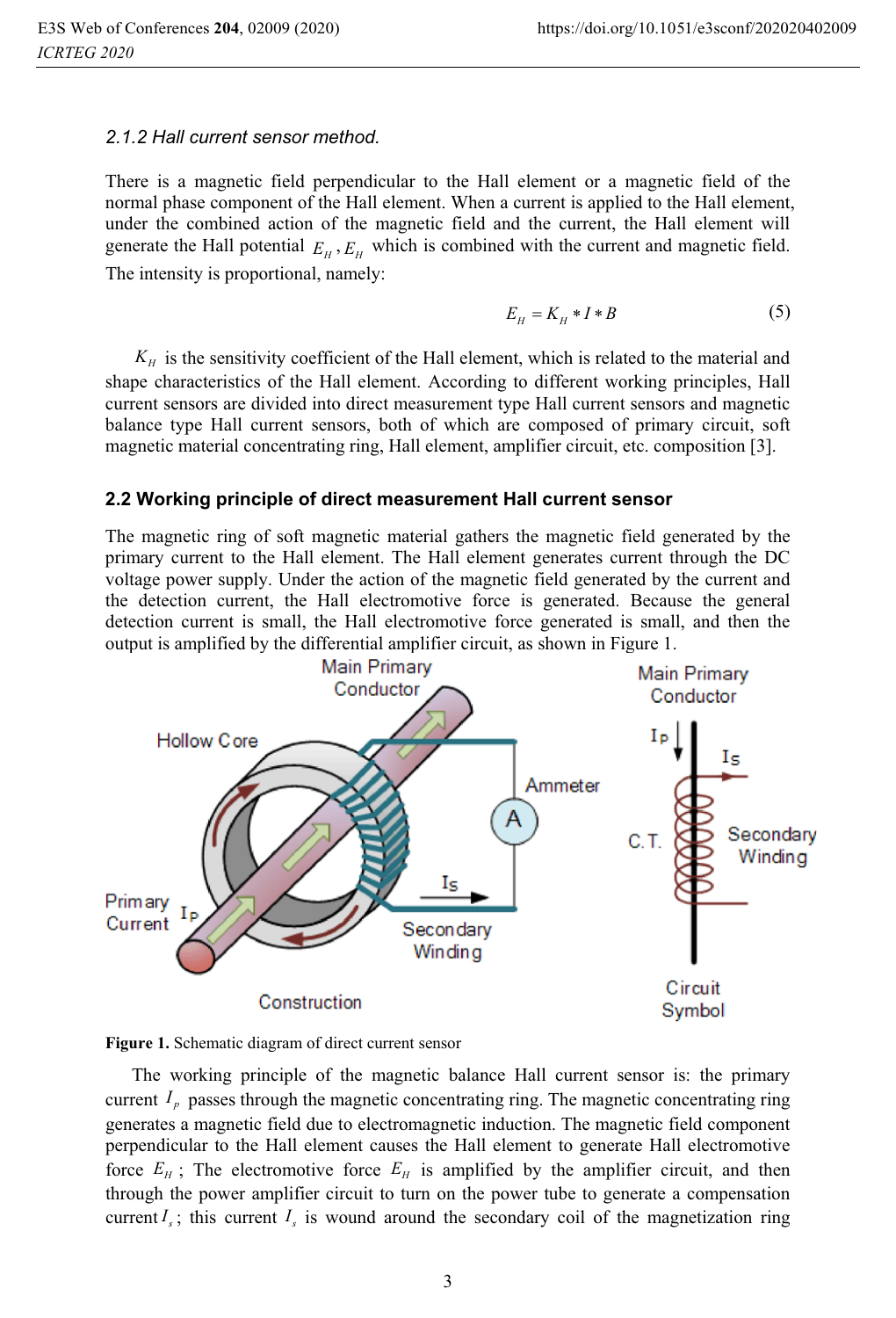through multiple turns, and the secondary coil makes the magnetization ring generate a compensation electromotive force  $E<sub>s</sub>$ ; The direction of the compensation electromotive force  $E<sub>s</sub>$  is exactly opposite to the Hall electromotive force  $E<sub>H</sub>$ . When the compensation electromotive force  $E_s$  is exactly equal to the Hall electromotive force  $E_H$ , until the Hall element maintains the working state of zero flux, the feedback ends. Figure 2 shows the principle of a magnetic balance current sensor.



**Figure 2.** Principle of magnetic balance current sensor

#### **2.3 Digital sampling filter algorithm**

The arithmetic mean filtering algorithm is to find a value Y that minimizes the sum of squared deviations of each sampling point value as the sampling value. Let E be the sum of squared deviations between Y and each sampling point value  $x_i, i = 1, 2, 3, \dots, N$ , namely

$$
E = \sum_{i=1}^{N} (Y - x_i)^2
$$
 (6)

By solving the minimum value of E

$$
k = n^{2} \left[ 0.417 + 3.14 \log (OD / ID) \right]
$$
 (7)

When the measured signal that changes slowly contains random interference signals, it is suitable to use the arithmetic average method, such as temperature and humidity. However, since this filtering method must continuously collect N points of data each time it is sampled, it is not suitable for occasions where the analogy signal changes quickly or requires high real-time performance [4].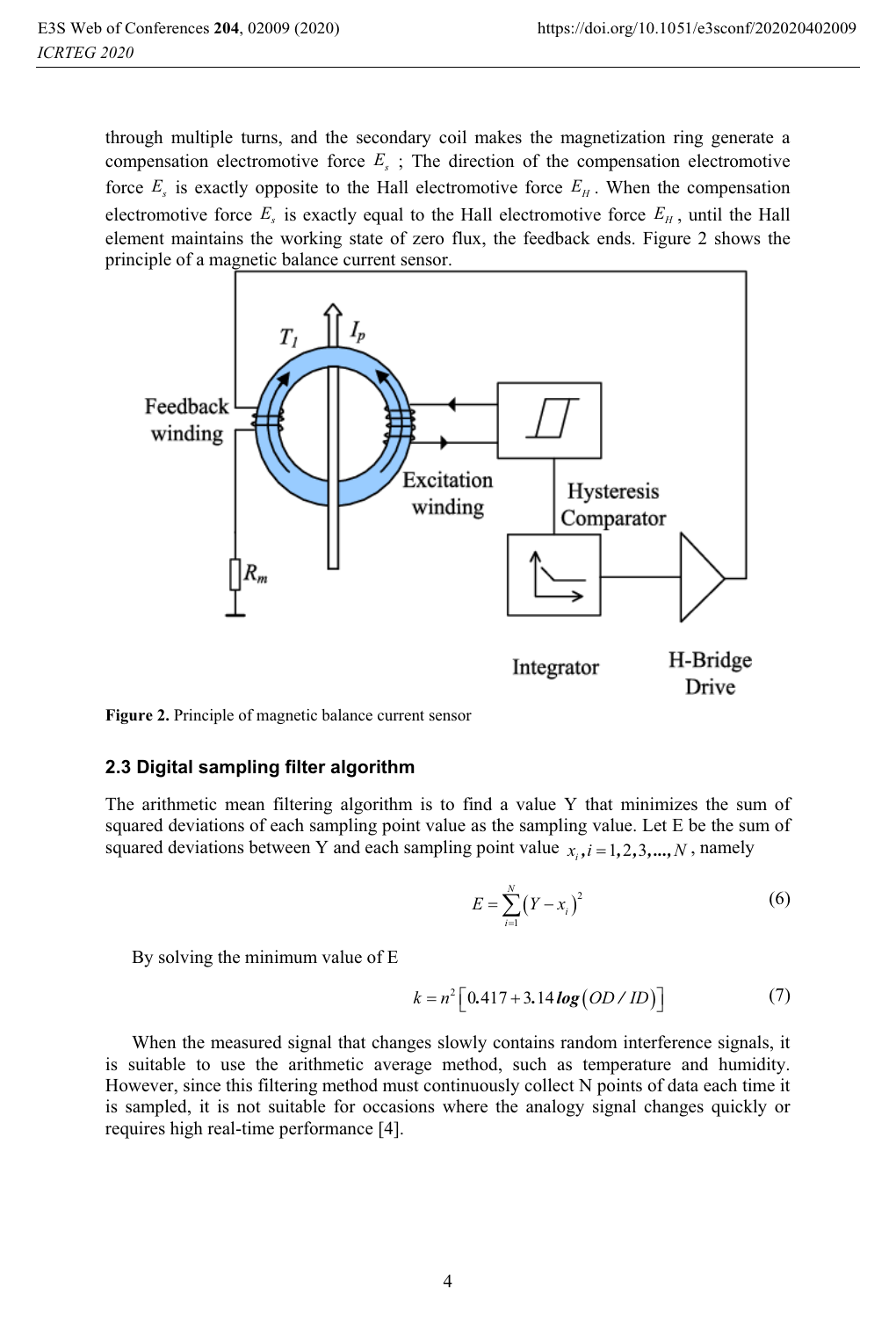# **3 Technical principle realization**

#### **3.1 Hardware implementation**

The transient waveform RCD mainly includes transformer, signal conditioning circuit, microprocessor, excitation voltage frequency detection circuit, action execution circuit, residual current display circuit and other parts, as shown in Figure 3.



**Figure 3.** Hardware structure block diagram

#### *3.1.1 Detection part.*

This article uses a single-core open-loop magnetic modulation AC/DC toroidal sensitive toroidal current transformer (AC/DC-RCT). The magnetic modulation AC/DCRCT is mainly composed of toroidal core, sampling resistor Rs, differential operational amplifier, and H-bridge buffer chip. Among them, the protected power line passes through the transformer core, and a secondary winding is wound on the core, the number of turns is N2; the H-bridge buffer chip outputs positive and negative symmetrical square wave excitation voltage U(t) applied to the secondary The winding forms a series loop with the sampling resistor.

#### *3.1.2 Power supply section.*

This design uses a transformer to simulate the power supply circuit, as shown in Figure 4. It can be seen from Figure 4 that the power supply directly fetches single-phase power from the power grid, and steps down through electrolytic capacitors C7, C8, common mode inductors, and power frequency transformers. The diode 1N4007 performs bridge rectification to generate +12V DC. It can be seen from Figure 4 that the +12V direct current passes through the LM2596 integrated circuit chip to generate a stable +5V voltage to power the single-chip microcomputer and other chips. The LM2596 switching voltage regulator step-down power management monolithic integrated circuit can output 3A drive current and has a good Linearity and load regulation characteristics, using the internal oscillation frequency of 150kHz, low power and high efficiency [5].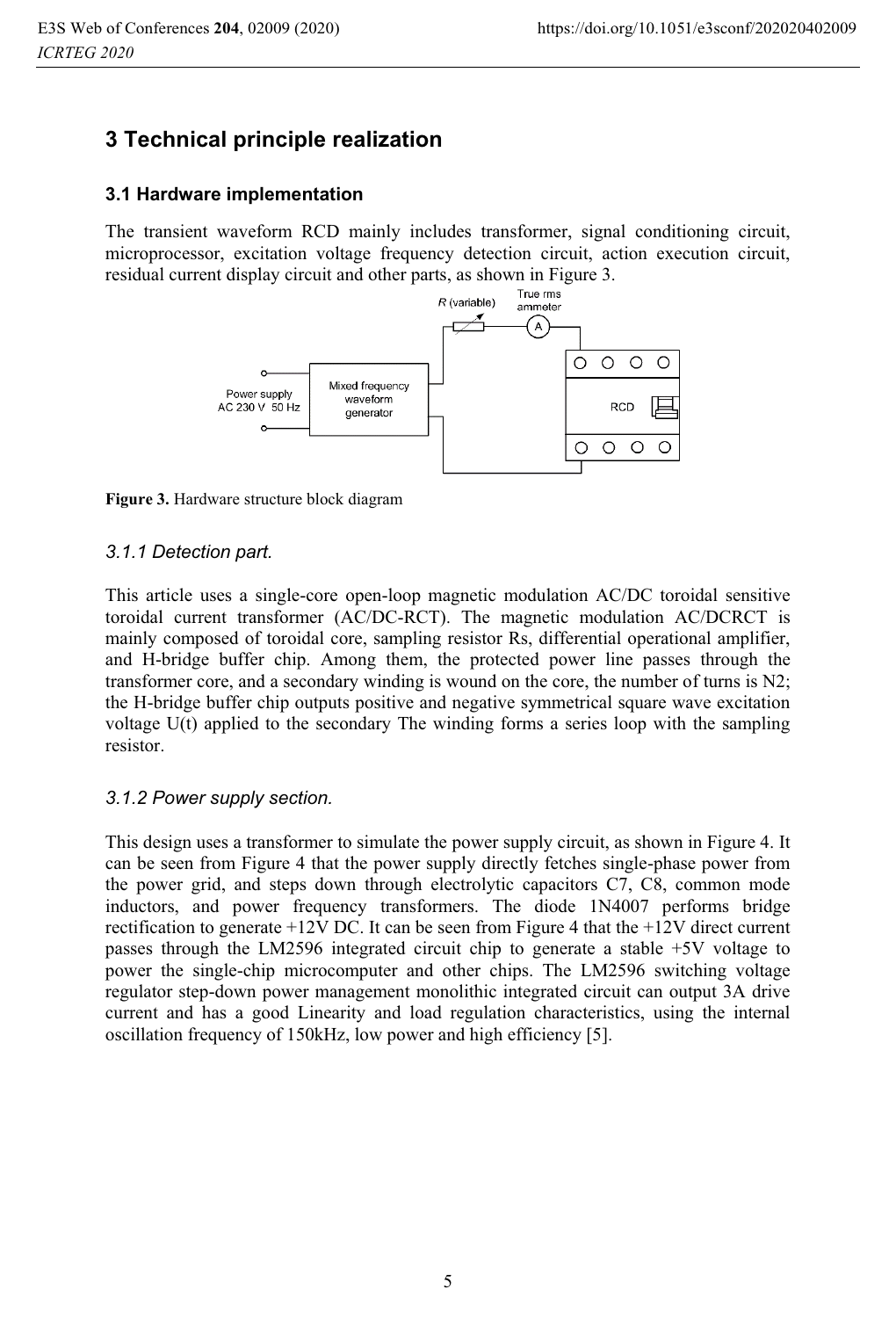

**Figure 4.** Power circuit



**Figure 5.** Software process

### **3.2 Software design**

The software process is shown in Figure 5. Initialize first, receive the sampling start trigger signal DSP and start sampling, sampling 1024 points per cycle, the sampling period is 0.03125ms, the sampling window time is 1024×0.03125=32ms, the sampling point enters the IIR digital filter Subroutine, filter processing. In order to ensure the protection of the residual current under different waveforms, a waveform recognition subroutine was written to divide the residual current waveform into 5 waveforms: DC, sine AC, half wave, 90° wave and 135° wave. According to different waveforms, the conversion between average value and effective value is performed to keep the characteristics of residual current protection consistent. According to the residual current waveform, the DSP converts the average value to an effective value and compares it with the set action value. If it is greater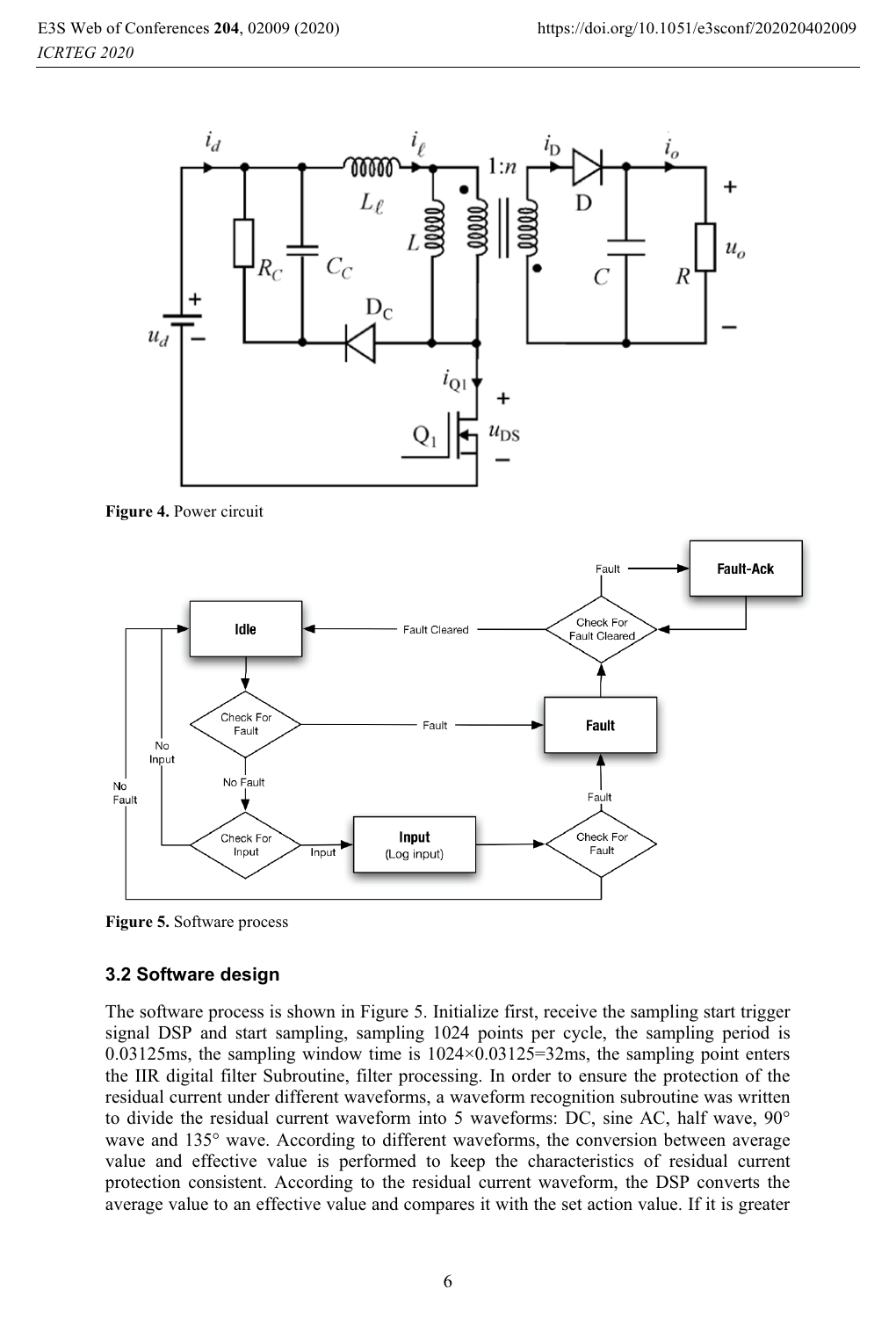than the action value, the counter value increases; then, compares the count value N with the set threshold value, if N is greater than Set the threshold to execute the trip procedure, otherwise it will enter the next cycle.

# **4 Experimental test**

Test the transient waveform RCD prototype. During the test, apply a test current with the same amplitude but different frequency and waveform to the magnetic modulation RCD, and record the test results of the prototype action value. According to the programming, the transient current sampling values of different fault locations and fault forms are analysed, and the results are shown in Table 1.

| parameter                             | K1                                               | Kэ                                     | K <sub>3</sub>                   | K4     | K5.                 | K6 |
|---------------------------------------|--------------------------------------------------|----------------------------------------|----------------------------------|--------|---------------------|----|
| Ratio (Single-phase grounded phase A) | 245.7922 127.5801 89.1720 96.7381 29.9232 0.0014 |                                        |                                  |        |                     |    |
| Ratio (two-phase short circuit BC)    | 350.8100                                         | 96.7300 59.2500 36.0108 30.7453 0.0002 |                                  |        |                     |    |
| Ratio (three-phase short circuit)     | 342.6500                                         | 96.2600 36.2700 36.0300 29.9200 0.0004 |                                  |        |                     |    |
| TMH (Single-phase grounded phase A)   | 0.0000                                           | 0.0005                                 | 0.0009   0.0009   0.0009  0.0000 |        |                     |    |
| TMH (two-phase short circuit BC)      | 0.0000                                           | 0.0005                                 | 0.0009                           | 0.0009 | $0.0009$ $ 0.0000 $ |    |
| TMH (three-phase short circuit)       | 0.0000                                           | 0.0005                                 | 0.0009                           | 0.0009 | $0.0009$ $ 0.0000 $ |    |

Table 1. The wavelet transforms analysis results of the fault when the voltage exceeds 0°

Analysis of Table 1 shows that: 1) The new criterion can be used to clearly distinguish whether the fault point is within the setting range, that is, for the fault that the modulus maximum high-frequency component occurs after 0.9ms, the Ratio and Ratio1 are both small. And the difference in ratio is very significant. 2) The fault at the end of the protection zone  $(K4)$ , compared with the fault at the exit of the adjacent line  $(K5)$ , for some faults, the changes in Ratio and Ratio1 are not obvious [6]. However, the Ratio and Ratio1 values that can satisfy the faults in the area are larger than those outside the area. If the value of Ratio and Ratio1 at K5 is used for the setting calculation, the value of the reliability coefficient must be very close to 1, so it can only satisfy the theoretical setting of transient protection under the form of single-phase ground fault. The selectivity of phaseto-phase faults needs further study.

# **5 Conclusion**

It can be seen from the test results that the transient waveform RCD of this design has high accuracy for sinusoidal AC, half-wave and DC waveforms, and relatively poor accuracy for 90° and 135° waves, but it can basically meet the requirements of the standard and has certain practicality. Sex. Digital filtering based on DSP improves filtering accuracy and simplifies hardware design, but at the same time increases costs. Due to the principle of magnetic modulation, the magnetic core needs to be in a state of oversaturation, and the power consumption is large, so it needs to be improved.

# **Acknowledgments**

This work was financially supported by: Collective Enterprise Science and Technology Project of State Grid Zhejiang Electric Power Co., LTD. (Project No.: LSJTKJ-2019-6).